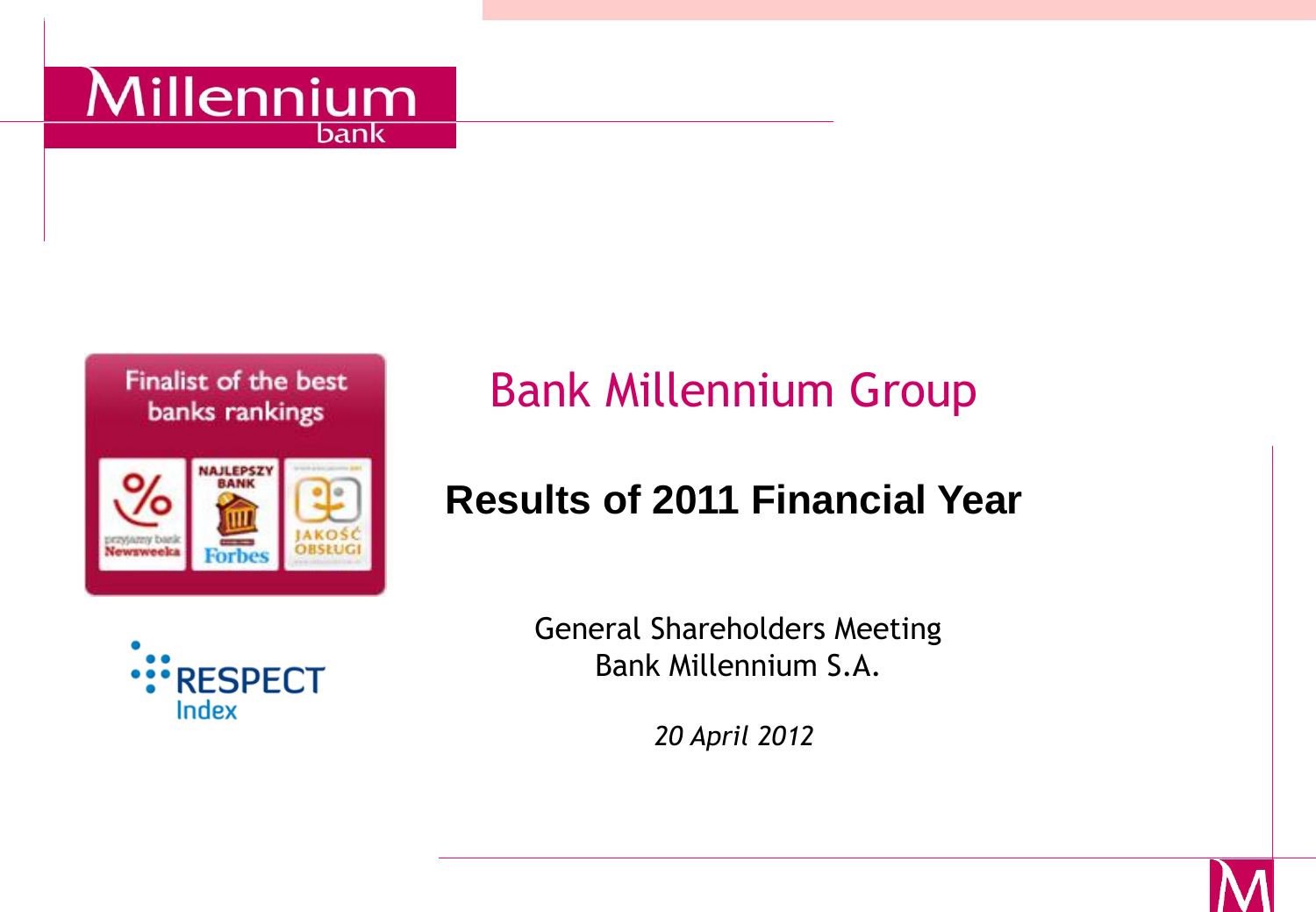#### Disclaimer



This presentation (the **"Presentation"**) has been prepared by Bank Millennium S.A. (the **"Bank"**). This presentation should not be treated as a part of any invitation or offer to sell any securities, invest or deal in or a solicitation of an offer to purchase any securities or recommendation to conclude any transaction, in particular with respect to securities of the Bank.

Bank's disclosure of the data included in this Presentation is not a breach of law for listed companies, in particular for companies listed on the Warsaw Stock Exchange. The information provided herein was included in current or periodic reports published by the Bank or is additional information that is not required to be reported by the Bank as a public company.

In no event may the content of this Presentation be construed as any type of explicit or implicit representation or warranty made by the Bank or its representatives. Likewise, neither the Bank nor any of its representatives shall be liable in any respect whatsoever (whether in negligence or otherwise) for any loss or damage that may arise from the use of this Presentation or of any information contained herein or otherwise arising in connection with this Presentation.

The Bank does not undertake to publish any updates, modifications or revisions of the information, data or statements contained herein, unless such reporting obligations arise under the applicable laws and regulations.

All data presented hereby is based on the audited, consolidated Bank Millennium Group financial data (excluding net profit for distribution, which is presented also for the Bank on non-consolidated level). This data is included in the Financial Statements for the Group and Bank Millennium and was published on 29th February 2012.

From 1st January 2006, the Bank started to treat under hedge accounting principles the combination of mortgage floating rate foreign currency loans, floating rate PLN deposits and related cross currency interest rate swaps. From 1st April 2009, the Bank extended hedge accounting principles to FX swaps. According to the accounting principles the margin from these operations is reflected in Net Interest Income. However, as this hedge accounting does not cover all the portfolio denominated in foreign currency, the Bank provides **pro-forma data**. The pro-forma statement presents all interests from derivatives included in Net Interest Income, which in the Bank's view allows better understanding of the economic evolution of this item.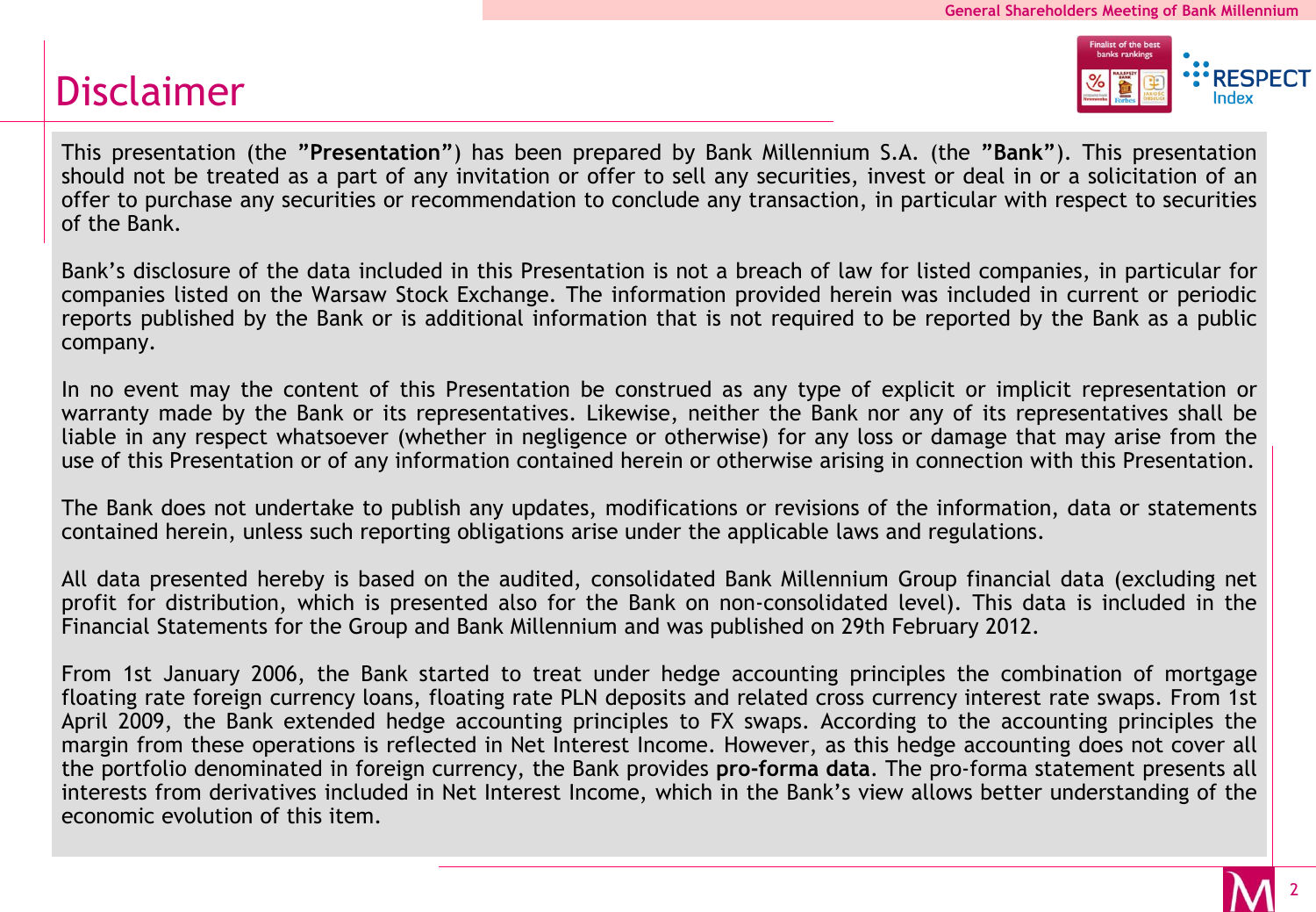#### inalist of the best **: RESPECT** Index

#### Summary of 2011 year

- **Poland had a very positive economic performance in 2011,** clearly above initial market expectations, which supported international markets turmoil. overall improvement of performance of banks, despite
- **IMPROVEMENT IN THE ECONOMY translated into better asset** and much lower cost of risk compared to 2010 and allowed for relevant allowed for relevant growth in mortgages and loans to companies. quality and much lower cost of risk compared to 2010 and

**•** Deposit market grew very well, but become increasingly comparable to 4Q 2008/1Q 2009 period. competitive, especially during the fourth quarter, but not **In such environment Bank Millennium Group focused on new customers acquisition, improving quality of service and maintaining good cost control, which led to improvement in profitability and efficiency as well as to a significant growth in number of customers.**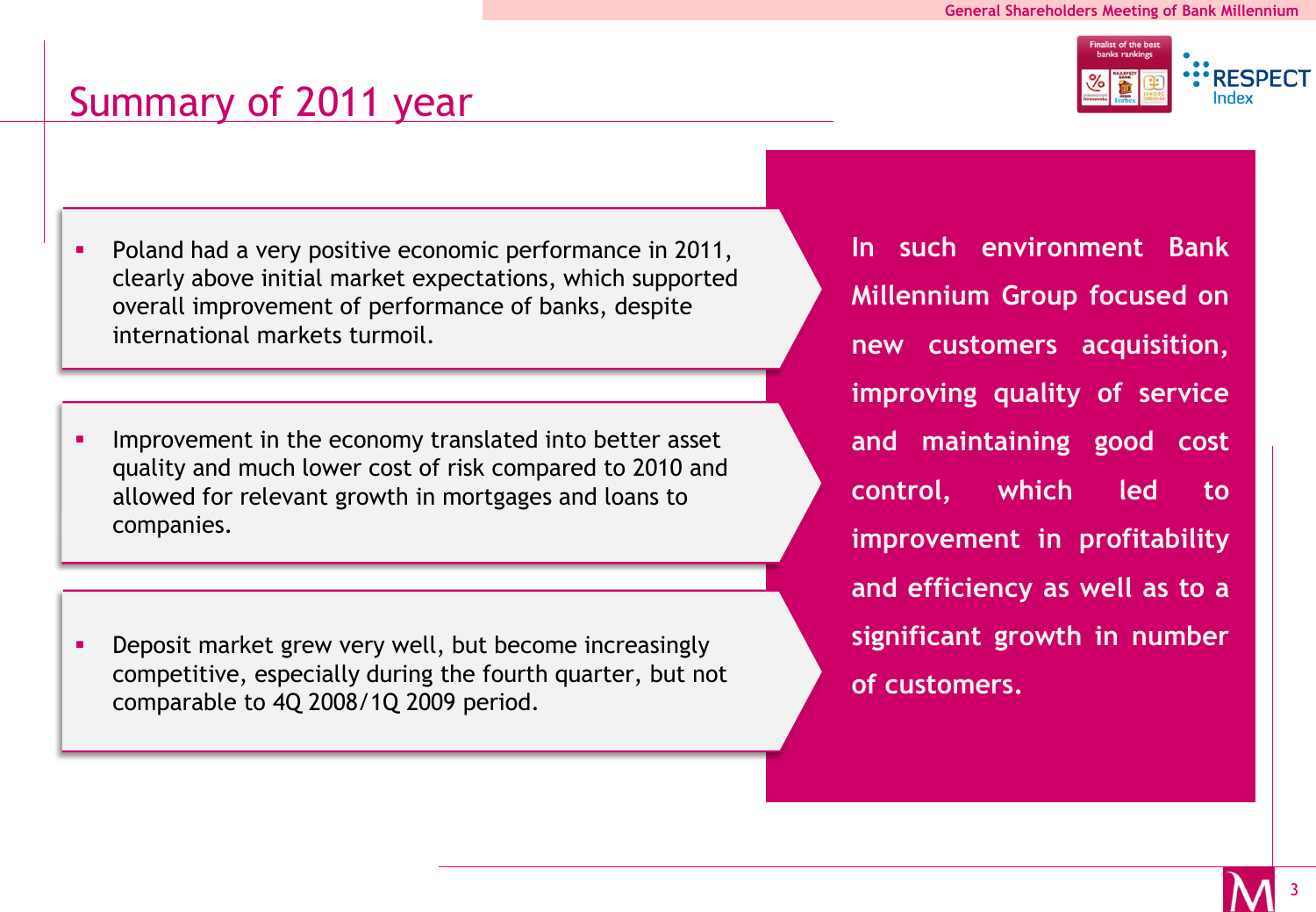#### nalist of the bes **\*RESPECT**

# Main financial and business highlights of 2011 (1)

**The Bank became more profitable and more efficient Improved asset quality and low cost of risk Strong capitalisation and strict liquidity management**

- **Faster growth of income (10.1% y/y) than cost (3.9% y/y)**
- C/I improved to 59.5%
- ROE increased to 11.1%

- **Impaired loan ratio decreased to 4.9%**
- **Past-due 90 days ratio at 2.3%**
- **Impairment provisions of 45 bps over net loans**

- Core Tier 1 at 11.4%, total CAR at 13.2%
- **-** Loan to Deposit ratio at 106.8% (influenced by weak PLN)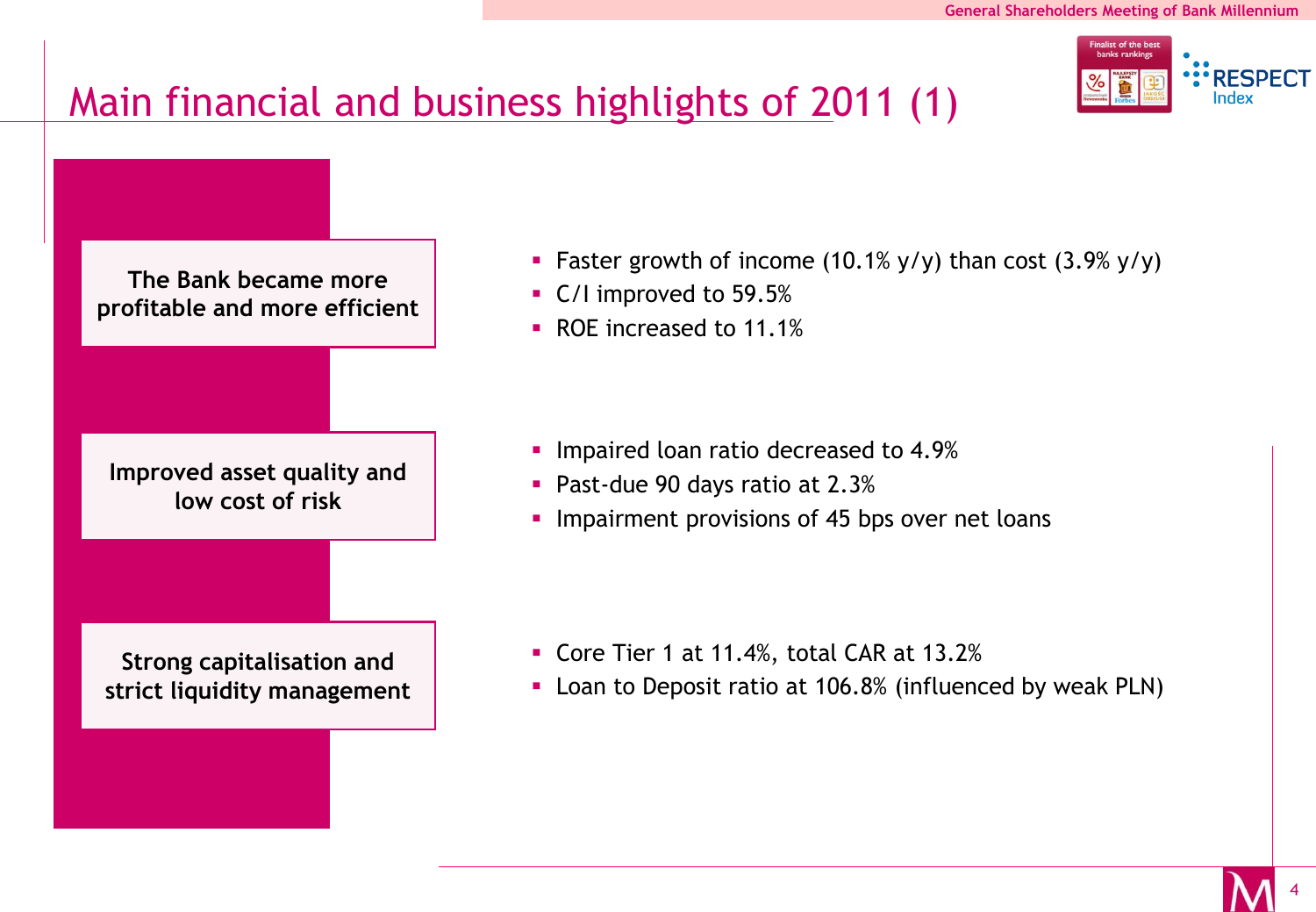**: RESPECT** 

#### Main financial and business highlights of 2011 (2)

**Great progress in service quality and perception of innovative products**

**Strong acquisition of clients - building a long term foundation**

**Visible improvement in business with companies** 

- Best quality of service (from Newsweek); Service Quality Emblem 2011 (from *jakoscobslugi.pl)*
- Dobre Konto the best offer in European Public News Trophees.
- **Impresja the best new proposition in Visa Europe Awards 2011 and** Master Card World Signia – the best card for affluent clients (by Forbes).

- Over 280 ths new current accounts opened in 2011 including 180 ths of "Dobre Konto" C/A; over 1 million of debit cards used by customers.
- **Introduction of Private Banking offer.**
- Significant growth of retail deposits  $(10\% \text{ y/y})$ .
- **44%** growth in gross profit of retail segment

- The best offer for small business (by Forbes).
- **16% yearly growth in loans to companies.**
- 20% yearly growth of FX income; more than 1000 users of the new FX platform.
- 60% growth in gross profit of companies segment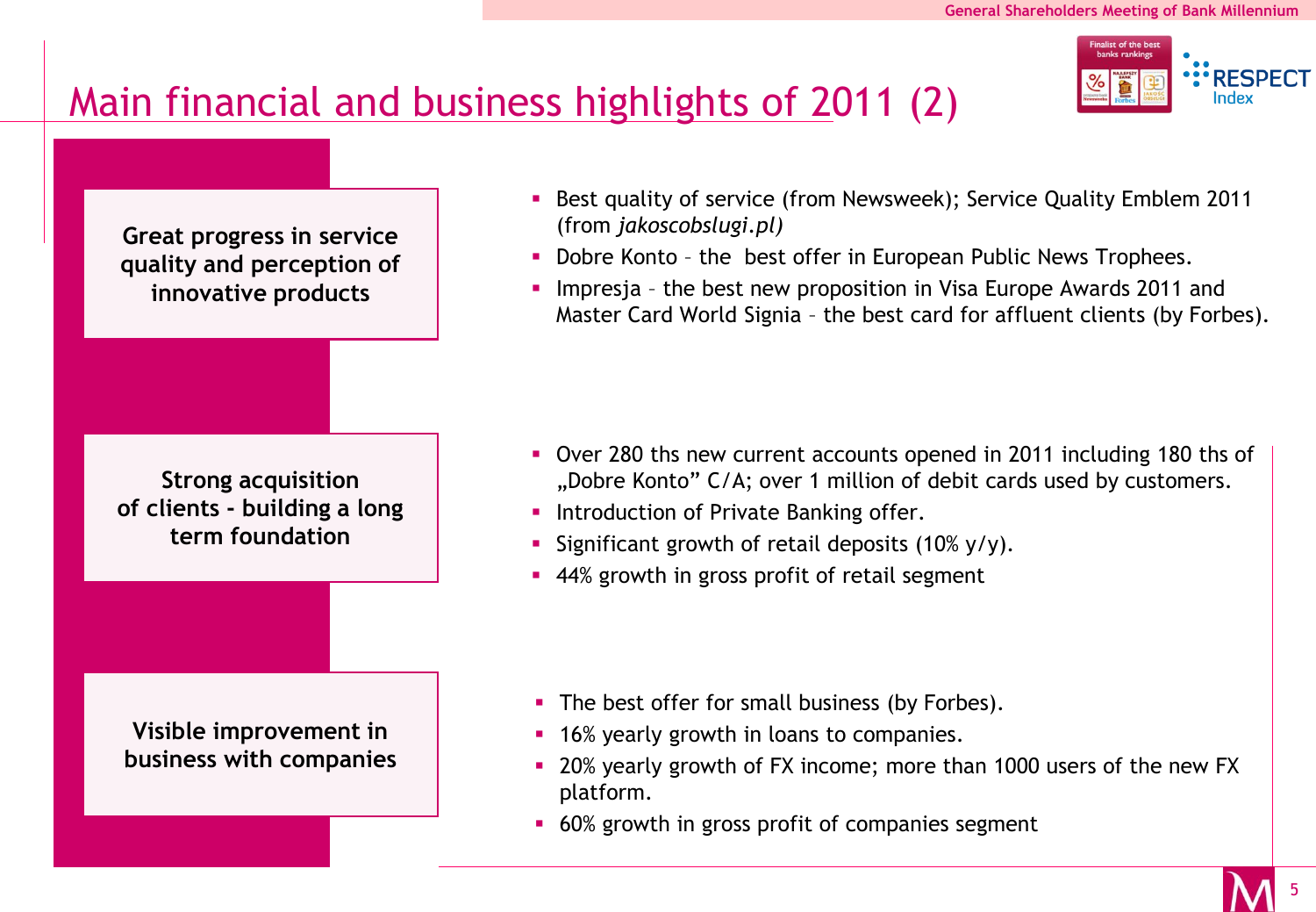# **Profitability**





- Net Profit in 2011 reached PLN 466,5 million – the highest result in the Group's history (excluding one-offs).
- Group's net profit reached a high, 43% increase compare to the previous year (and was higher than the net profit increase for the whole banking sector in Poland: + 37.5%).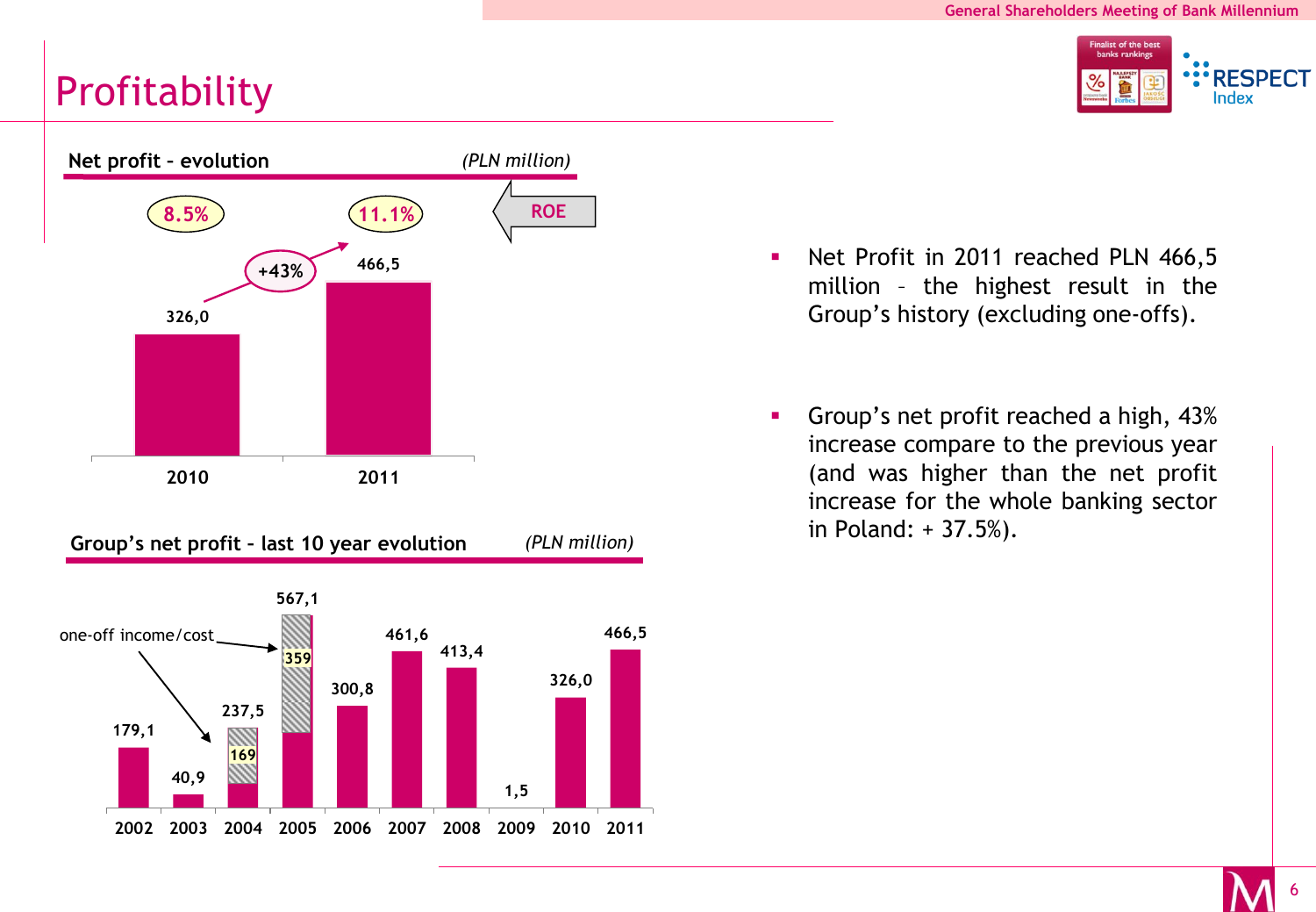: RESPECT Index

7

## Operating efficiency





\* Including net other operating income and cost

\*\* Net Interest Income + Net Commissions Income

 Total operating income grew by 10% y/y and achieved the record level in the Group's history, higher than 2008 level, while costs were still below 2008 level.

- The growth of operating income was mostly driven by the growth of core income\*\*  $(+11\% \text{ y/y}).$
- The level of cost/ income ratio was the lowest in recent 10 years and reached 59.5% (below the 60% level target).



**Cost/Income ratio – annual evolution (recurrent\*\*\*)** *(%)*

\*\*\* Without extraordinary gains (like sale of PZU shares) and losses (like impairment of FX derivatives done through trading income)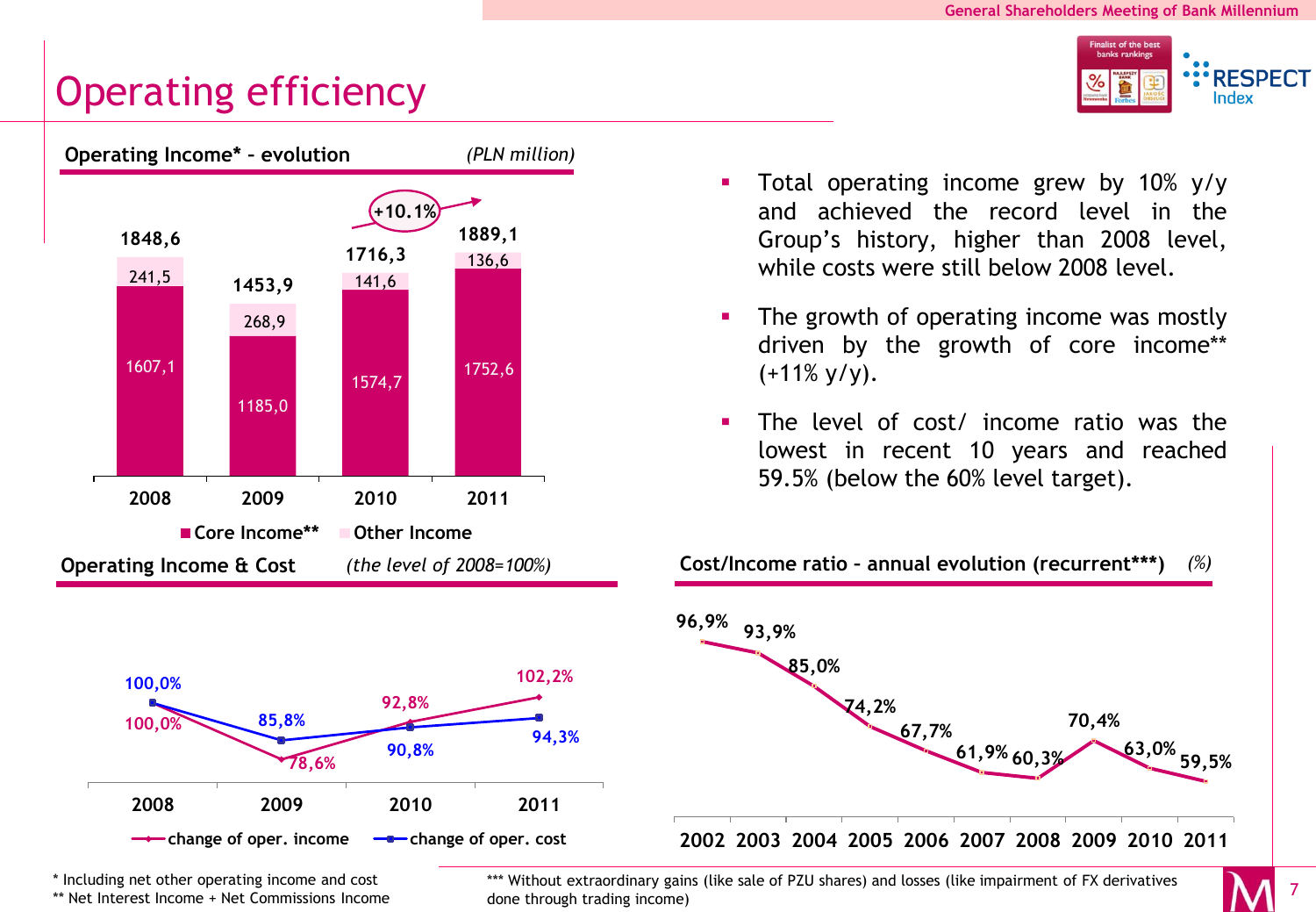**:** RESPECT Index

#### Operating income





- Net Interest Income\* in 2011 reached PLN 1,191 million, a record level in the Group's history, and strongly grew by 18% compared to 2010.
- Net Interest Margin in entire 2011 amounted to 2.5% i.e. 0.2 p.p. higher than in 2010.
- **Net Commissions in 2011 reached PLN 562** million and were on similar level as in the previous year.



\* Pro-forma data. Margin from all derivatives, including those hedging FX denominated loan portfolio, is presented in Net Interest Income, whereas in accounting terms part of this margin (PLN 48.9 million in 2011 and PLN 82.3 million in 2010) is presented in Result on Financial Operations (part of other interest income).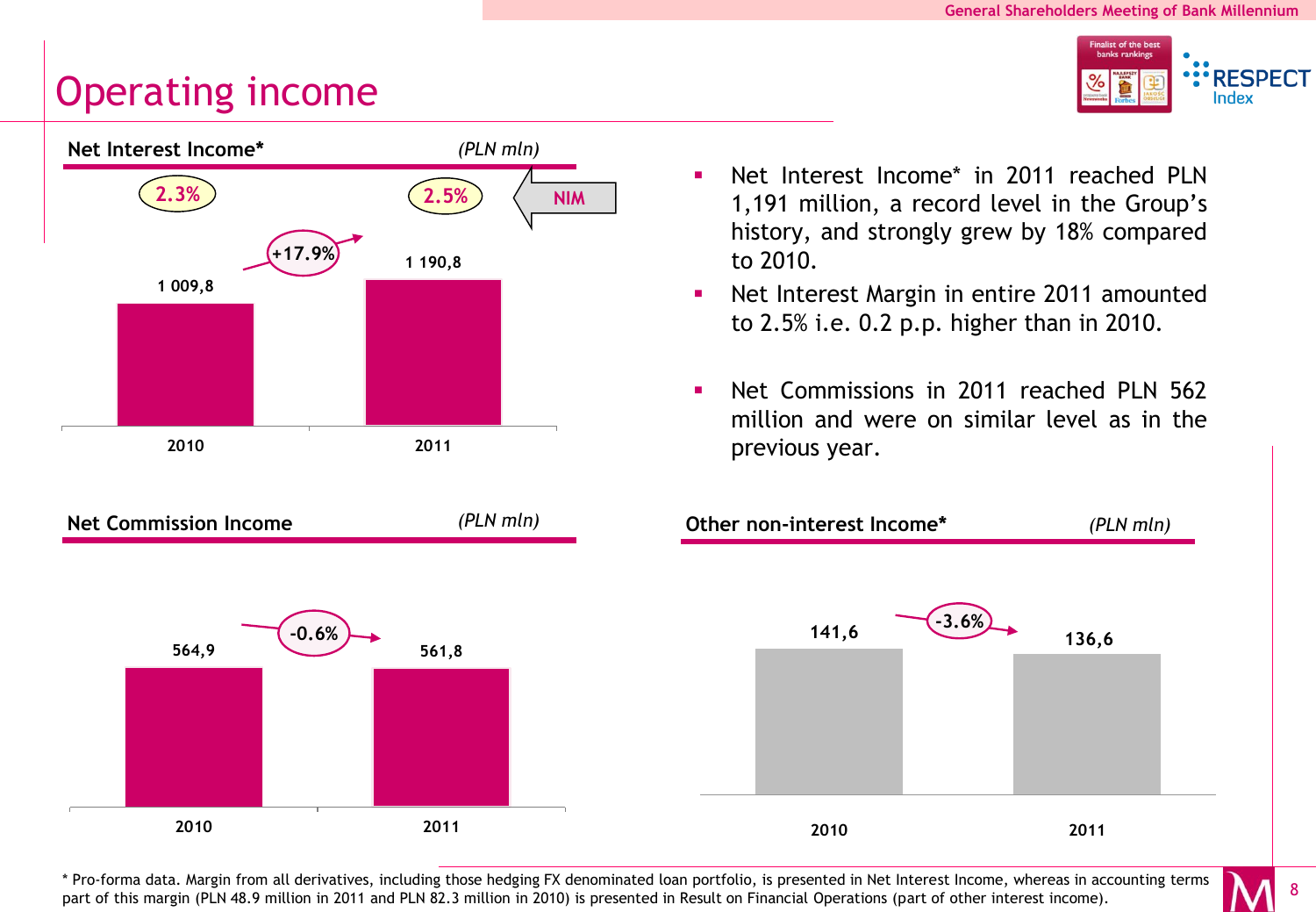#### Operating Costs





- Total costs in 2011 grew by 3.9% yearly and reached PLN 1,124 million, i.e. still lower than in 2008 year. Stable evolution of costs, both personnel and other, during the year reflects good cost control by the Group.
- Personnel costs increased in 2011 only by 2.7% y/y. Total number of employees increased due to recruitment in sales areas.
- Administrative costs (incl. depreciation) grew by 5.1% y/y. Annual cost growth resulted from the increase of charges to Banking Guarantee Fund and FX impact on some cost items.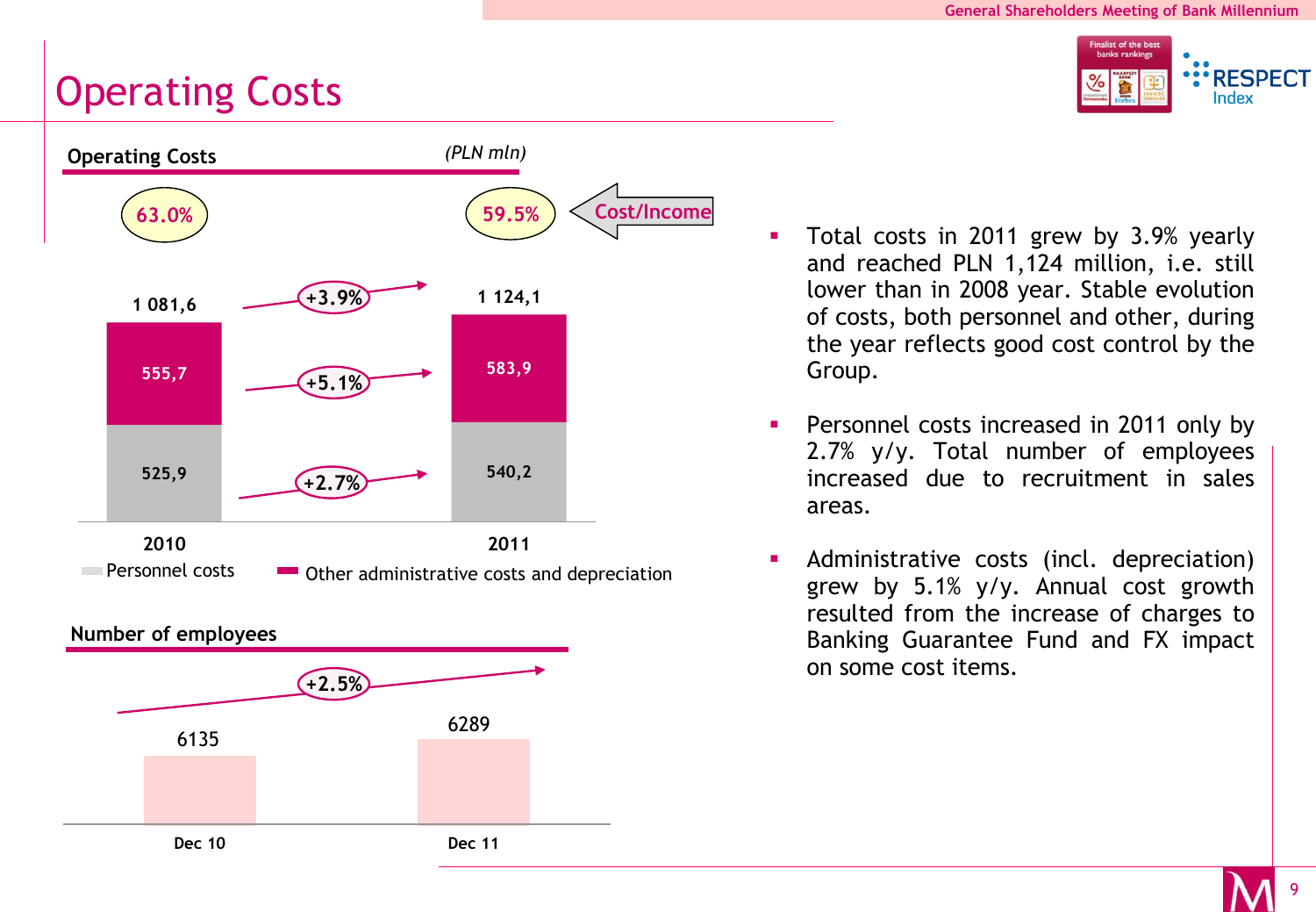

#### Asset quality ratios



- Continued improvement in asset quality: impaired loans ratio at 4,9% (one of the lowest in sector) and past-due 90 days dropped to 2,3%.
- Impaired coverage ratios keep adequate levels; visible improvement of coverage of past-due 90 days exposures to 123%, especially in companies segment

\* Coverage of gross impaired and gross past-due 90 days loans by total provisions (including IBNR provisions).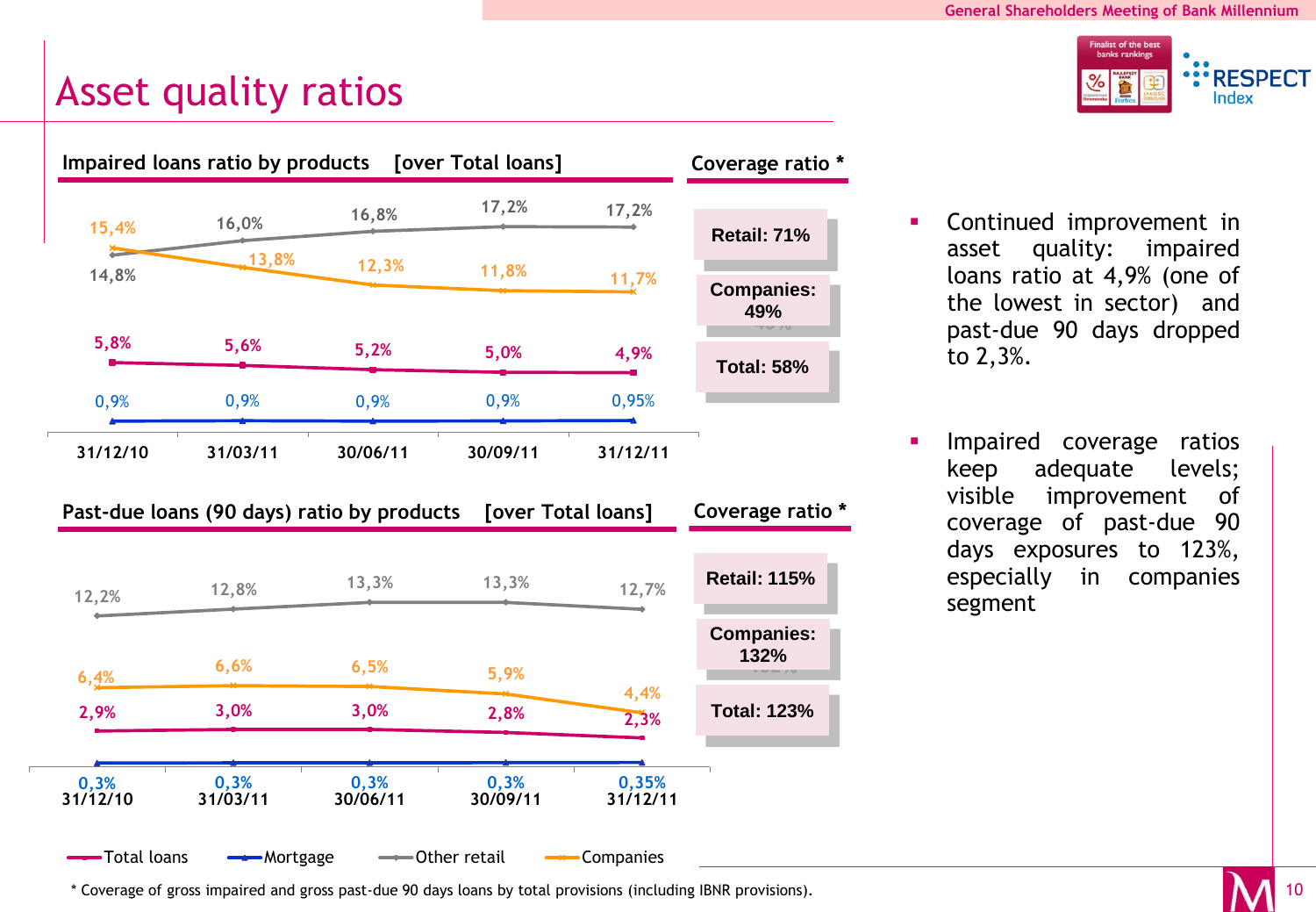Finalist of the best banks rankings

> : RESPECT Index

## Cost of Risk



|                  | 2010 | 2011 |
|------------------|------|------|
| <b>COMPANIES</b> | 112  | 78   |
| <b>RETAIL</b>    | 49   | 34   |
| <b>TOTAL</b>     | 65   | 45   |

- Total provisions in 2011 were 23% lower than provisions created in 2010. This was possible thanks to a significant improvement in asset quality, especially in companies, and stable, good quality of mortgage portfolio.
- Average Cost of risk in 2011 (45 bps) stood below initially expected 50 bps over total loans, compared to 65 bps during 2010.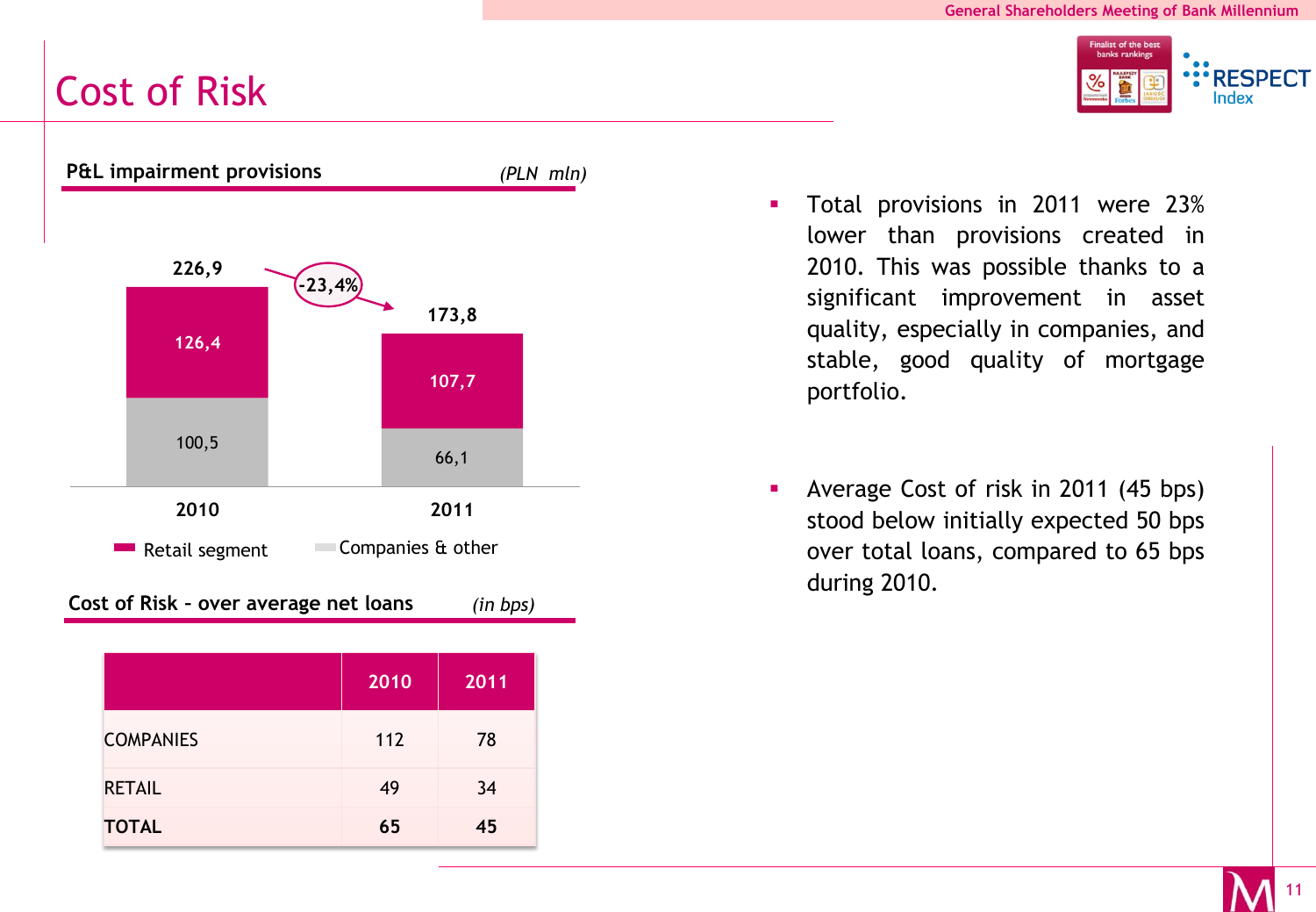#### Main business volumes



**Investment products Deposits of companies Deposits & bonds of individuals**



inalist of the best :'RESPECT Index

- **Total deposits grew 5.7% yearly,** of which in retail segment by 10% y/y. Investment products decreased by 13% y/y thus total customer funds grew by 3.8% y/y.
- **In quarterly terms, total deposits** grew by 2.0% q/q, including strong growth of retail deposits (6.3%) supported by promotion of savings account.
- Without FX effect, the total portfolio would grow 4.3% yearly and 0.3% quarterly.
- **Share of FX loans in mortgage** portfolio decreased to 76%.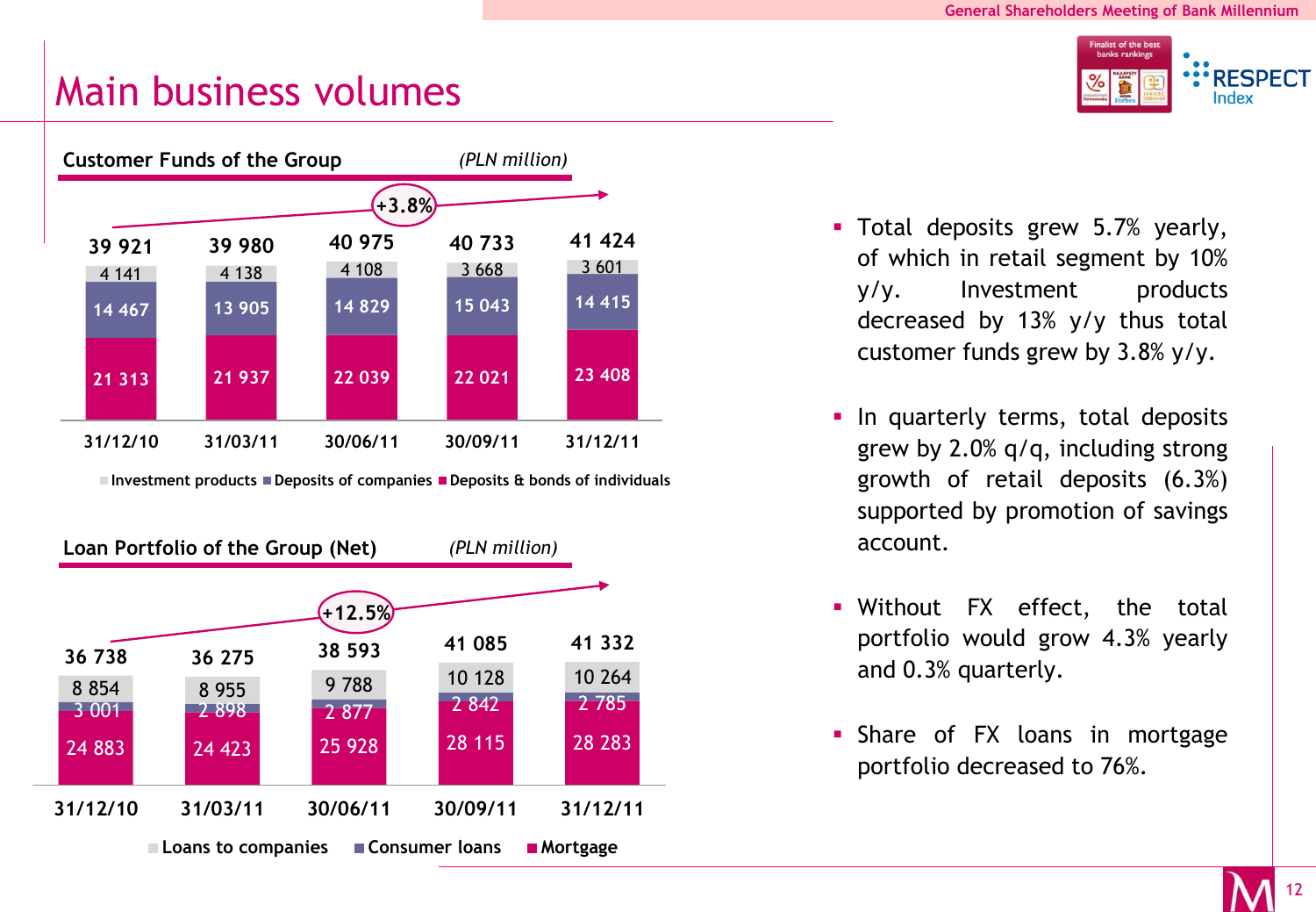: RESPECT Index

#### Liquidity and Capital adequacy





- Loans-to-deposits ratio has been changing during the year due to FX fluctuations, but at the end of the year it did not differ significantly from 100%.
- **Share of FX loans in the Group's total** loan portfolio decreased during 2011 from 59% to 56%.
- **Capital adequacy ratios remain on very** comfortable levels: consolidated CAR at 13.2% and Core Tier 1 ratio at 11.4%.

\* Includes Bank's bonds and debt securities sold to individuals, repo transactions with customers and securitisation of leasing assets.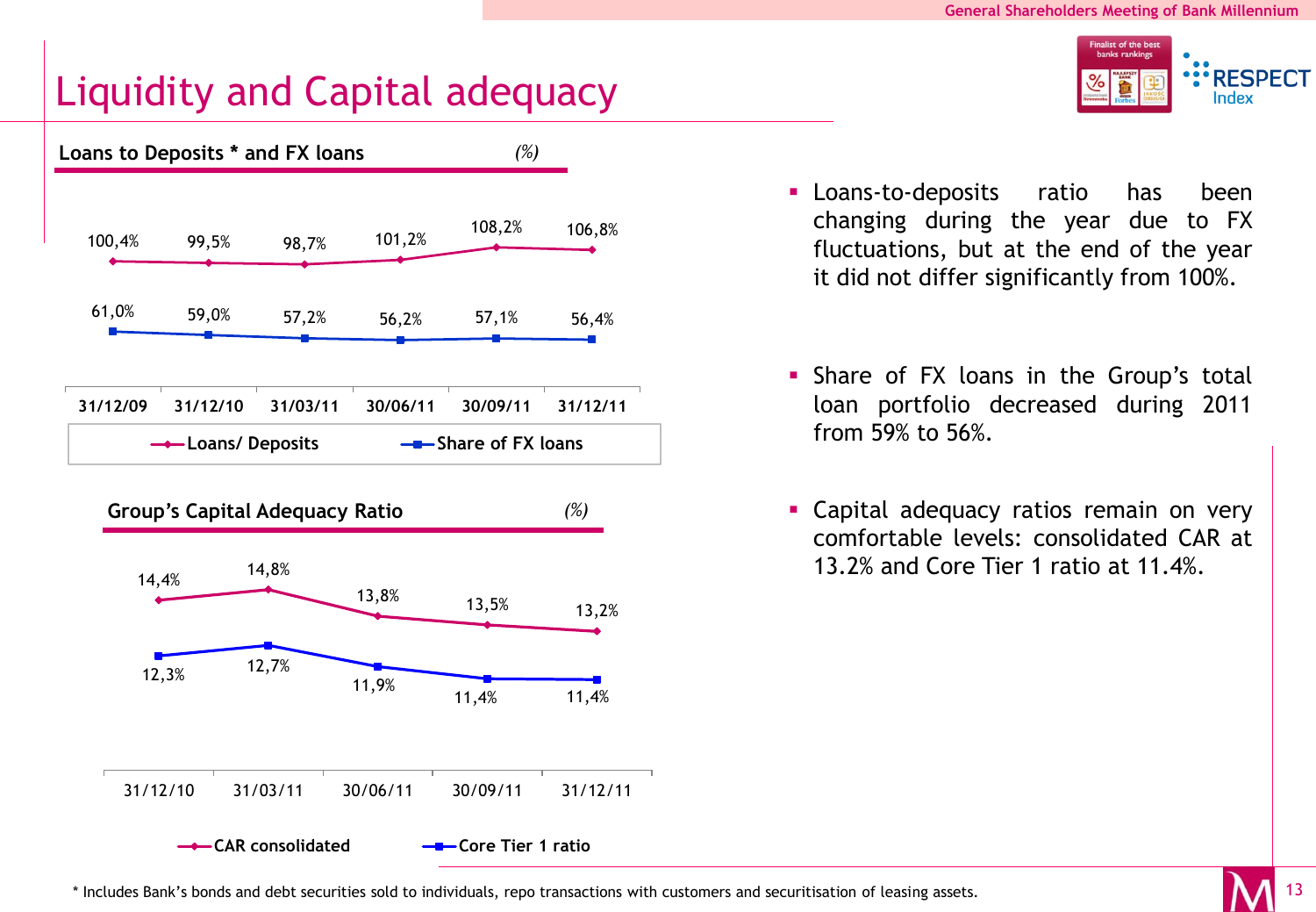

#### Proposal to retain 2011 profit (Resolution no. 5)

**Bank Millennium has a dividend policy of distributing 35% to 50% of net profit as dividend.** 

**Jednak zgodnie z zaleceniem Komisji Nadzoru Finansowego (KNF)\*, Zarząd Banku Millennium proponuje zatrzymanie całości zysku za rok 2011 w kapitałach własnych i przeznaczenie na kapitał Management Board of the Bank is proposing to retain entire 2011 profit to increase reserve capital.** This will cause increase of capital adequacy ratios both for the Bank and the Capital Group. **However, following to the Financial Supervision Commission's (KNF)\* recommendation, the** 



<sup>\*</sup> Letter form KNF to Bank's CEOs dated 29.12.2011 and published on website www.knf.gov.pl on KNF recommendation regarding dividend payments by the banks. \*\* pro-forma as at 31.12.2011.